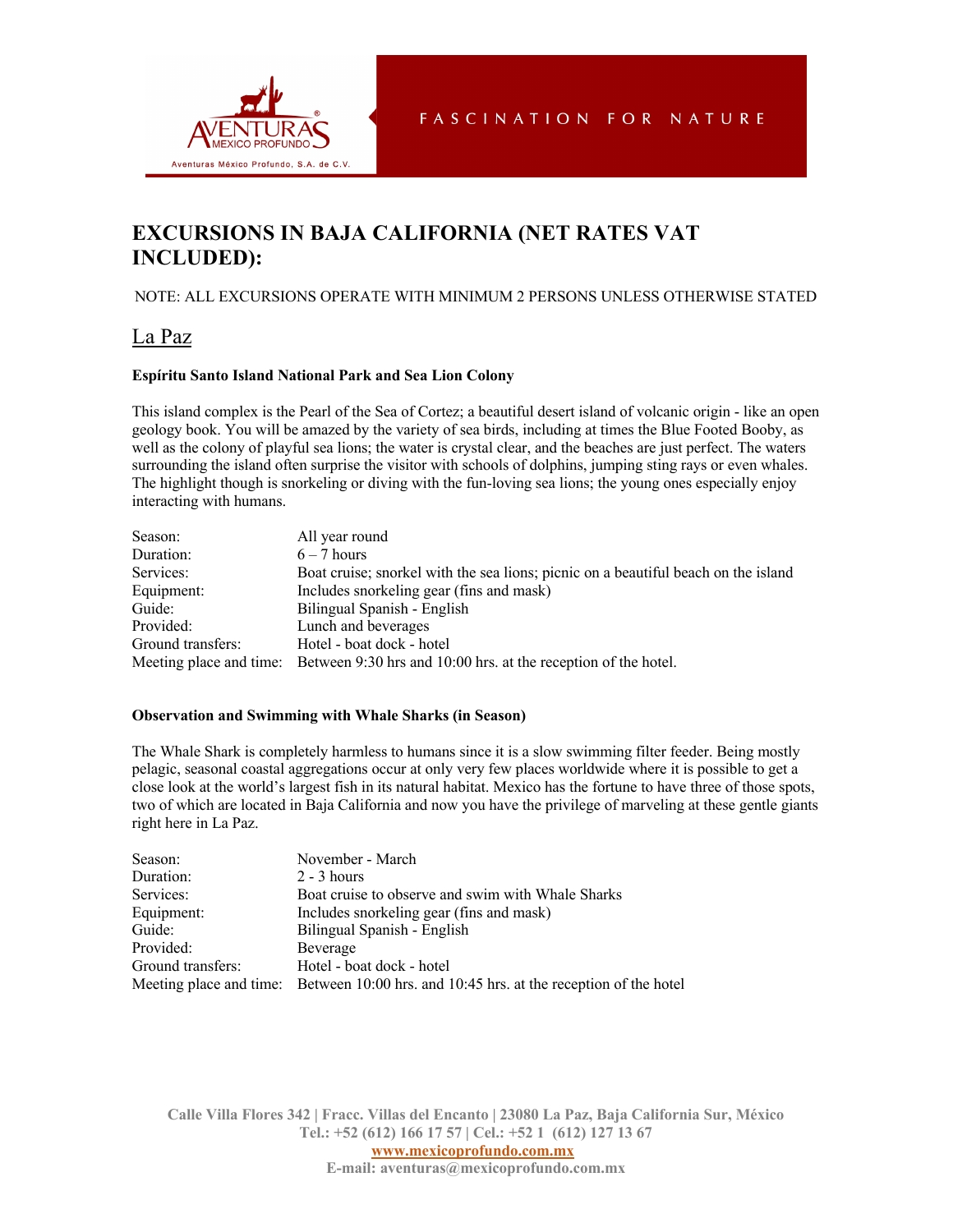

### **Gray Whale Watching at Magdalena Bay (in Season)**

Magdalena Bay is one of the three lagoons to which the entire East Pacific Gray Whale population migrates each winter to mate and specially to give birth to their calves. In the protected waters of the bay quite close encounters with this impressive mammal may occur and you might even be lucky enough to find out why these animals are sometimes referred to as "friendly giants".

| Season:           | January - March                                                   |
|-------------------|-------------------------------------------------------------------|
| Duration:         | $10 - 11$ hours                                                   |
| Services:         | Boat cruise for 2 hours to observe Gray Whales                    |
| Guide:            | Bilingual Spanish - English                                       |
| Provided:         | Breakfast, lunch (seafood combination) and beverage               |
| Ground transfers: | Hotel - Magdalena Bay - hotel                                     |
|                   | Meeting place and time: 06:00 hours at the reception of the hotel |

### **Todos Santos & Los Cabos with Boat Cruise to Land's End and the Stone Arch**

The extraordinary peninsula finishes off to the south with the same wild beauty that characterizes its entire length. Dramatic rock formations, caves with pirate history, varied marine life, a tunnel and two-sided beaches mark the Land's End and the encounter of two oceans, all of this being crowned by the famous stone arch defying the surge of both oceans.

| Season:           | All year round                                                                 |
|-------------------|--------------------------------------------------------------------------------|
| Duration:         | $10 - 11$ hours                                                                |
| Services:         | Transportation, walking tour of Todos Santos, boat trip around the extreme     |
|                   | southern tip of the peninsula of Baja California, lunch                        |
| Guide:            | Bilingual Spanish - English                                                    |
| Provided:         | Lunch / bottled water onboard the vehicle                                      |
| Ground transfers: | Hotel in La Paz via Todos Santos to Cabo San Lucas and back to the hotel in La |
|                   | Paz.                                                                           |
|                   | Meeting place and time: 07:45 hrs. at the reception of the hotel               |

**Calle Villa Flores 342 | Fracc. Villas del Encanto | 23080 La Paz, Baja California Sur, México Tel.: +52 (612) 166 17 57 | Cel.: +52 1 (612) 127 13 67**

**www.mexicoprofundo.com.mx**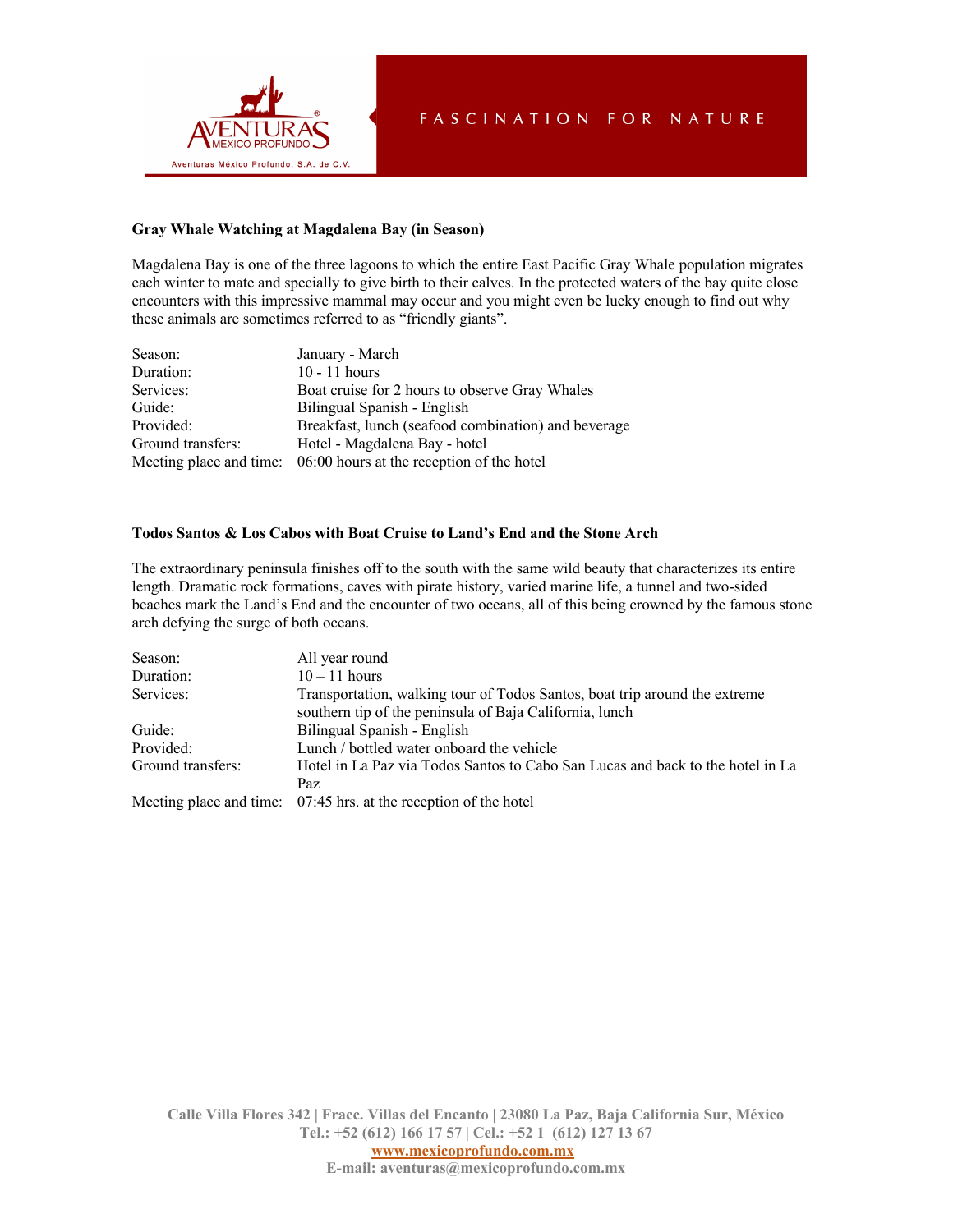

## **Los Cabos with Boat Cruise to Land's End and the Stone Arch & Humpback Whale Observation (in Season)**

The extraordinary peninsula finishes off to the south with the same wild beauty that characterizes its entire length. Dramatic rock formations, caves with pirate history, varied marine life, a tunnel and two-sided beaches mark the Land's End and the encounter of two oceans, all of this being crowned by the famous stone arch defying the surge of both oceans. Each winter the tip of the peninsula is frequented by groups of Humpback Whales and many of them are females with their newborn offspring. They present spectacular behavior such as pounding the ocean's surface with their powerful flukes and their breathtaking jumps and twists out of the water that are quite often imitated by the calf. It is an unforgettable experience that you can't miss!

| Season:           | December - April                                                                    |
|-------------------|-------------------------------------------------------------------------------------|
| Duration:         | $11 - 12$ hours                                                                     |
| Services:         | Transportation, lunch, boat cruise to observe Humpback Whales, also the             |
|                   | attractions of the Land's End such as Lover's Beach, the arch, the sea lion colony, |
|                   | Baja's final rock, etc. are included                                                |
| Guide:            | Bilingual Spanish - English                                                         |
| Provided:         | Lunch / bottled water onboard the vehicle                                           |
| Ground transfers: | Hotel in La Paz to Cabo San Lucas and back to the hotel in La Paz                   |
|                   | Meeting place and time: 07:45 hrs. at the reception of the hotel                    |

## **Kayak & Snorkel at the Beaches of La Paz**

Kayak excursion from the stunning beaches of Balandra or Tecolote (depending on winds) south to Pichilingue exploring the many hidden coves, beaches and outlying islands. Expect to see sea lions, blue footed boobies and tropical fish with a relaxing break on a beach where you'll have lunch and opportunity to snorkel.

| Season:           | All year round                                                            |
|-------------------|---------------------------------------------------------------------------|
| Duration:         | 6 - 7 hours approx.                                                       |
| Services:         | Guided kayak tour and snorkel                                             |
| Equipment:        | Includes snorkeling gear (fins and mask), Kayak equipment and life jacket |
| Guide:            | Bilingual Spanish - English                                               |
| Provided:         | Beverage & Lunch                                                          |
| Ground transfers: | From and back to the Hotel                                                |
| Tour start:       | 8:20 hrs. at the reception of your hotel                                  |

**Calle Villa Flores 342 | Fracc. Villas del Encanto | 23080 La Paz, Baja California Sur, México Tel.: +52 (612) 166 17 57 | Cel.: +52 1 (612) 127 13 67**

**www.mexicoprofundo.com.mx**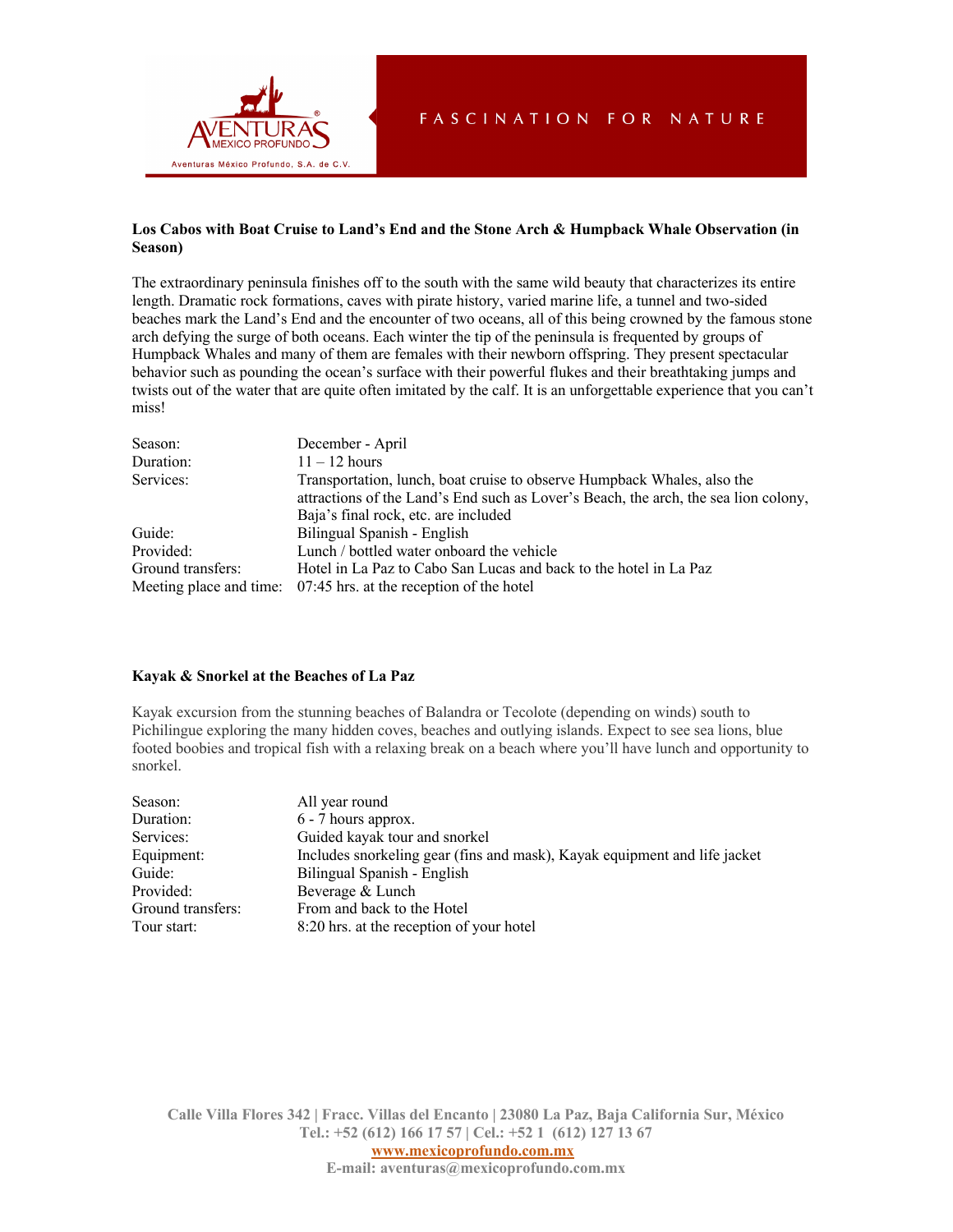

## **City Tour of the Port of Illusion**

The charming city of La Paz is known for its fabulous sunsets and for its picturesque boardwalk. Either in the morning or in the afternoon when the boardwalk comes to life with many families, your guide takes you on stroll alongside the bay of La Paz where many of the main attractions are located, such as the boardwalk's emblematic statues, the old lighthouse, the artisans' gallery, the main square and the cathedral.

| Season:           | All year round                                                   |
|-------------------|------------------------------------------------------------------|
| Duration:         | $3 - 4$ hours                                                    |
| Services:         | Tour on foot and by vehicle to the main points of interest       |
| Guide:            | Bilingual Spanish - English                                      |
| Provided:         | A beverage and a cone of La Paz' most famous ice cream           |
| Ground transfers: | From and to the hotel                                            |
|                   | Meeting place and time: 09:00 hrs. at the reception of the hotel |

### **The Reptile and Wildlife Shelter and Educational Center of La Paz**

Ever wanted to see some of the 16 species of rattlesnakes found in Baja California, for example maybe the unique rattle-less rattlesnake? How about seeing close up a Harris Hawk, alligators, owls or sweet water turtles and other animals that you probably won't or don't want to encounter in the wild? Maybe you'll be lucky enough to be there at feeding time and witness pythons' and rattlesnakes' feeding habits!

| Season:           | All year round                                                   |
|-------------------|------------------------------------------------------------------|
| Duration:         | $2 - 3$ hours                                                    |
| Services:         | Guided visit to the Reptile and Wildlife Centre                  |
| Guide:            | Bilingual Spanish - English                                      |
| Provided:         | Beverage                                                         |
| Ground transfers: | From and to the hotel                                            |
|                   | Meeting place and time: 09:30 hrs. at the reception of the hotel |

**Calle Villa Flores 342 | Fracc. Villas del Encanto | 23080 La Paz, Baja California Sur, México Tel.: +52 (612) 166 17 57 | Cel.: +52 1 (612) 127 13 67 www.mexicoprofundo.com.mx**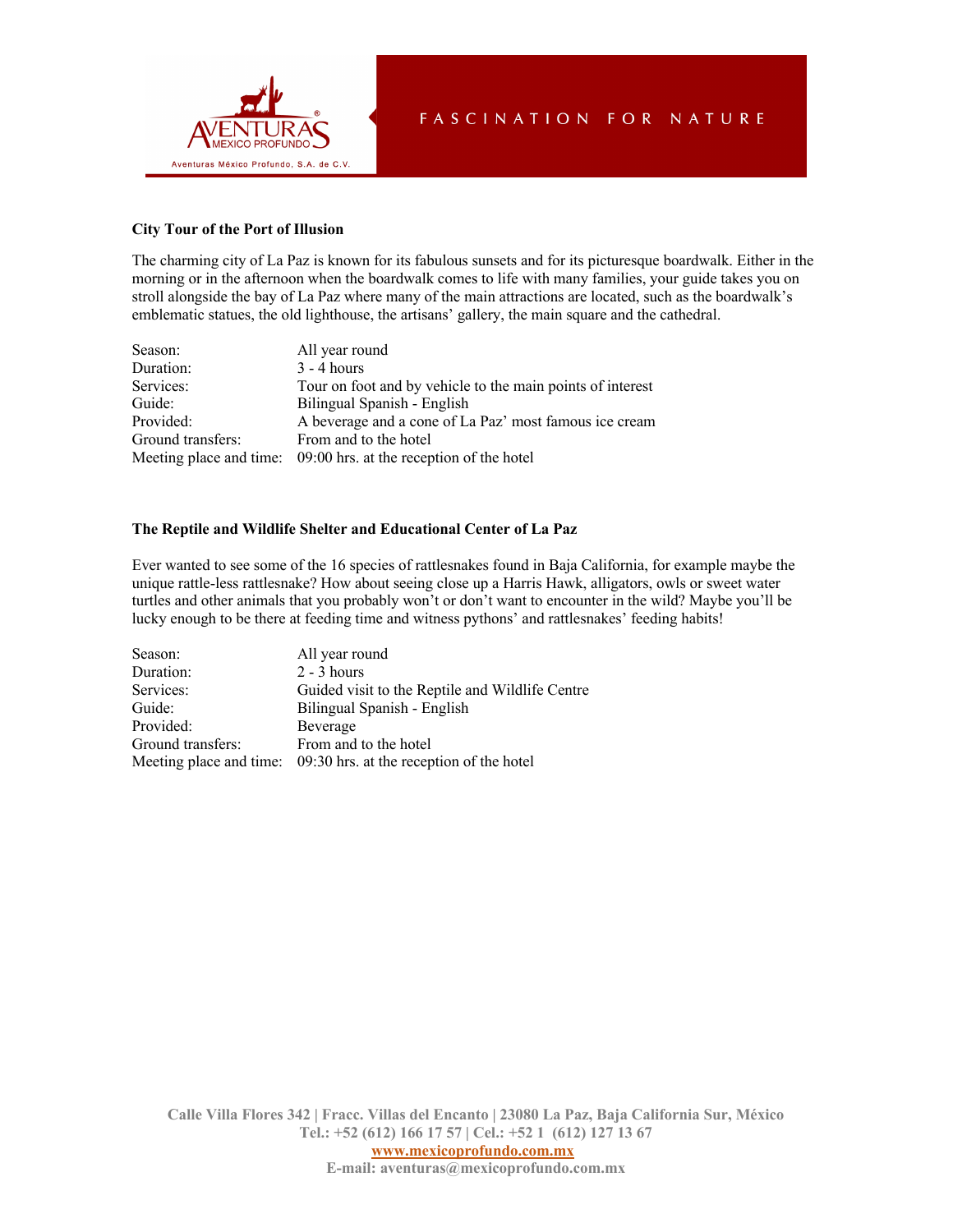

## **Hiking excursion at Balandra**

Hike around one of the most spectacular beaches in La Paz and enjoy magnificent views of Balandra, especially the panorama from above the hills that surround Balandra is just stunning! You may admire the contrast of the desert and the sea and the diversity of flora found in these contrasting ecosystems, including the mangroves and the many bird's species that inhabit them. This is a unique walk that you can't lose!

| Season:           | All year round                                |
|-------------------|-----------------------------------------------|
| Duration:         | $5 - 6$ hours.                                |
| Services:         | Guided nature observation hike.               |
| Guide:            | Bilingual Spanish - English                   |
| Provided:         | Box Lunch / bottled water onboard the vehicle |
| Ground transfers: | Hotel – Balandra Beach - Hotel                |
| Tour start:       | 8:00 hrs at the reception of the Hotel        |

#### **Hiking excursion at the mountains of La Paz**

A great hike that takes you away from the city giving you the opportunity to learn about the desert vegetation of the hills surrounding La Paz and finish being rewarded with a superb view of the bay and city of La Paz. If you are lucky, you might see some of the local Baja wildlife that roams the hills.

| Season:           | All year round              |
|-------------------|-----------------------------|
| Duration:         | 4 hours                     |
| Services:         | Guided hike                 |
| Guide:            | Bilingual Spanish - English |
| Provided:         | <b>Bottled</b> water        |
| Ground transfers: | From and back to the hotel. |
| Tour start:       | $8:00$ hrs.                 |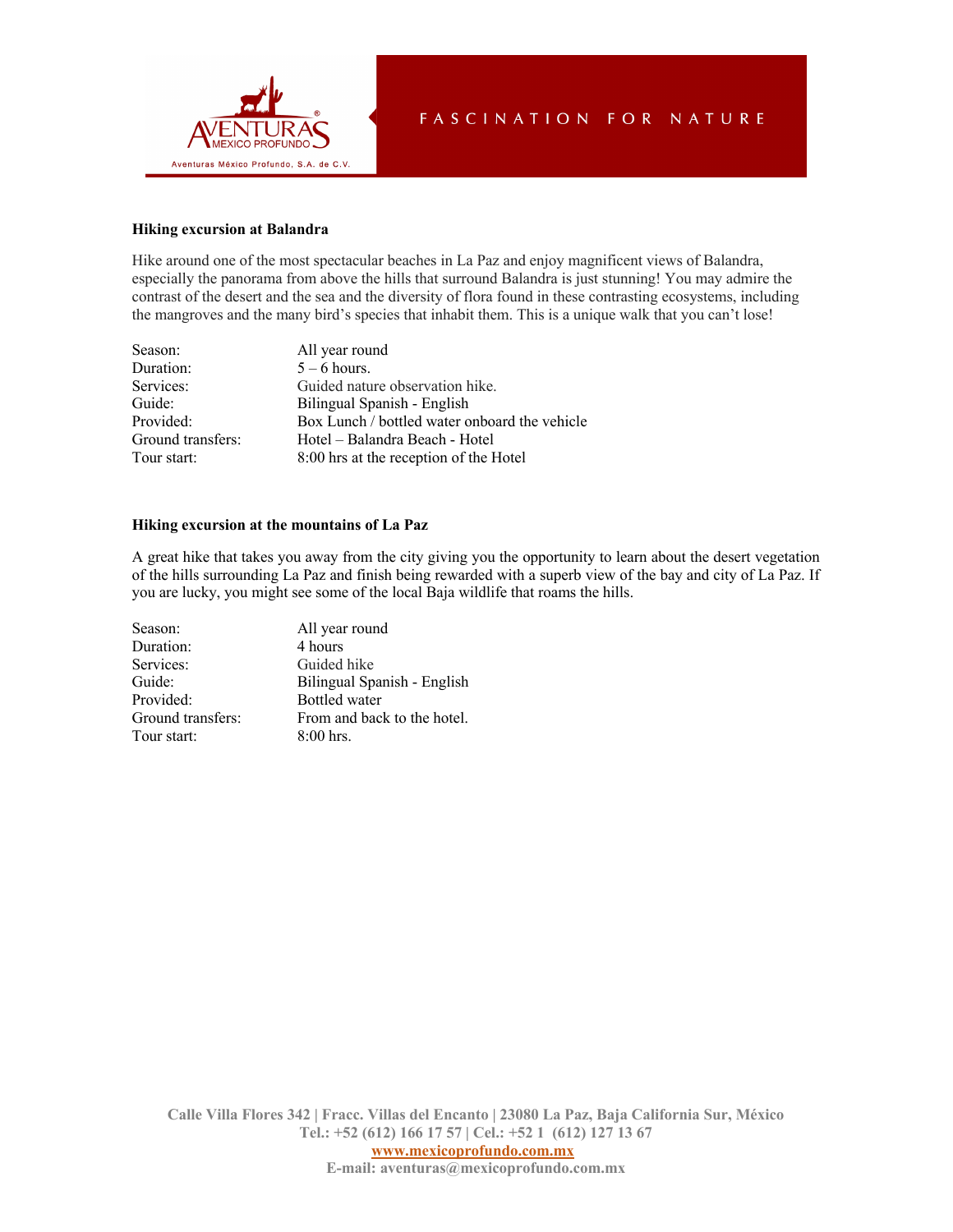

### **Mangroves and Beaches**

Balandra is a shallow ocean inlet between two mountain ridges featuring a series of stunning secluded beaches and bays surrounded by mangroves. The area is considered La Paz' landmark, due particularly to a rock formation known as the "Mushroom". We take you on a little-known path right along the edge between mountain, desert and mangroves to an otherwise inaccessible beach; on this nature interpretation hike you are likely to observe some of the many bird species native to the area. From a hill right by the lagoon you'll be rewarded with a stunning view of the panorama. We will also visit Tecolote beach, which is beautiful in a different way. Tecolote beach is an endless, wide strand ideal for swimming and relaxing as well as the perfect spot to enjoy a platter of fish tacos, a typical local dish, in a beach restaurant.

| Season:           | All year round                                                                   |
|-------------------|----------------------------------------------------------------------------------|
| Duration:         | $5 - 6$ hours                                                                    |
| Services:         | Visit to Playa Tecolote and Balandra with nature interpretation hike through the |
|                   | mangroves                                                                        |
| Guide:            | Bilingual Spanish - English                                                      |
| Provided:         | Fish tacos / bottled water onboard the vehicle                                   |
| Ground transfers: | From and to the hotel                                                            |
|                   | Meeting place and time: 08:30 hrs. at the reception of the hotel                 |

#### **Bird Watching in Todos Santos**

The unique tropical setting of Todos Santos and the mixture of desert, freshwater oasis and ocean plus a lagoon make Todos Santos an ideal place for bird watchers, as you will be able to admire a great diversity of resident and migratory birds. More than 160 species, among sea, desert and oasis birds have been recorded at Todos Santos. With a little luck you might also be able to spot one of the few endemic species that call Todos Santos their home!

| Season:           | All year round                                  |
|-------------------|-------------------------------------------------|
| Duration:         | $5 - 6$ hours                                   |
| Services:         | Birdwatching tour                               |
| Guide:            | Bilingual Spanish - English                     |
| Provided:         | Light lunch / bottled water onboard the vehicle |
| Ground transfers: | From and back to the hotel in La Paz            |
| Tour start:       | 9:00 hrs. at the reception of the Hotel         |
|                   |                                                 |

Combination with Sea Turtle liberation excursion possible.

**Calle Villa Flores 342 | Fracc. Villas del Encanto | 23080 La Paz, Baja California Sur, México Tel.: +52 (612) 166 17 57 | Cel.: +52 1 (612) 127 13 67**

**www.mexicoprofundo.com.mx**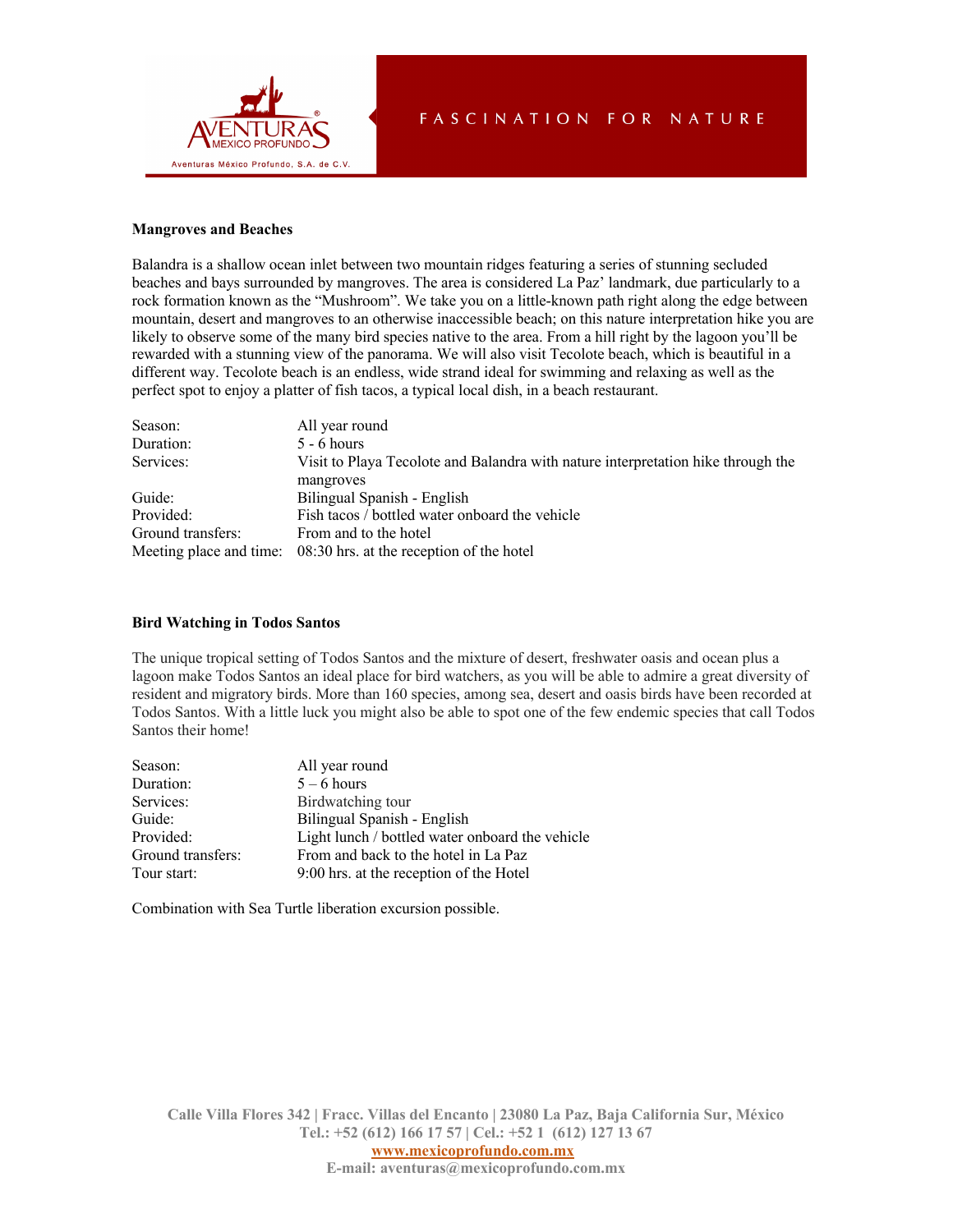

#### **Release of Sea Turtles in Todos Santos (in season)**

Each year several sea turtle species arrive at the coast of Baja California Sur to spawn their eggs, including the Olive Ridley Turtle, the Leatherback Turtle and the Brown Turtle. At Todos Santos diverse environmental groups have installed camps for nest relocation and egg collection to protect the eggs until they naturally hatch. This is done to help the population of sea turtles recover and increase in their natural habitat. You may witness and even help the little hatchlings in a very special moment in their life: The release of the turtles on the beach to make it into the sea for the very first time!

| Season:           | December - March                                                  |
|-------------------|-------------------------------------------------------------------|
| Duration:         | $4 - 5$ hours                                                     |
| Services:         | Guided visit of a Sea Turtle protection and conservation camp for |
|                   | the liberation of sea turtles to the sea                          |
| Guide:            | Bilingual Spanish - English                                       |
| Provided:         | Bottled water onboard the vehicle                                 |
| Ground transfers: | From and to the hotel in La Paz                                   |
|                   | Meeting place and time: 15:00 hrs. at the reception of the hotel  |

#### **Todos Santos**

The small town of Todos Santos (recently declared a Magical Village) was founded as a Jesuit mission center in 1730. The place is a fertile oasis close to the Pacific coast that receives fresh water from the nearby *Sierra de la Laguna*. In colonial times, due to the availability of fresh water and thanks to a cooler and moister climate brought by the Pacific, many subtropical crops such as sugarcane, mangos and cotton were already thriving and thus creating considerable wealth that is still reflected by the mansion around the main square. Today Todos Santos is still a quiet subtropical oasis close to the ocean and maybe because of this it attracted a substantial number of both Mexican and foreign artists offering their work to the visiting tourists. Last but not least it's home to the well-known Hotel California that is sometimes associated with the Eagles' song of the same name - but that's another story!

| Season:           | All year round                                                   |
|-------------------|------------------------------------------------------------------|
| Duration:         | $4 - 5$ hours                                                    |
| Services:         | Walking tour of the town and visit to galleries                  |
| Guide:            | Bilingual Spanish - English                                      |
| Provided:         | Lunch / bottled water onboard the vehicle                        |
| Ground transfers: | From and to the hotel in La Paz                                  |
|                   | Meeting place and time: 09:00 hrs. at the reception of the hotel |

Combination with Sea Turtle liberation excursion possible.

**Calle Villa Flores 342 | Fracc. Villas del Encanto | 23080 La Paz, Baja California Sur, México Tel.: +52 (612) 166 17 57 | Cel.: +52 1 (612) 127 13 67**

**www.mexicoprofundo.com.mx E-mail: aventuras@mexicoprofundo.com.mx**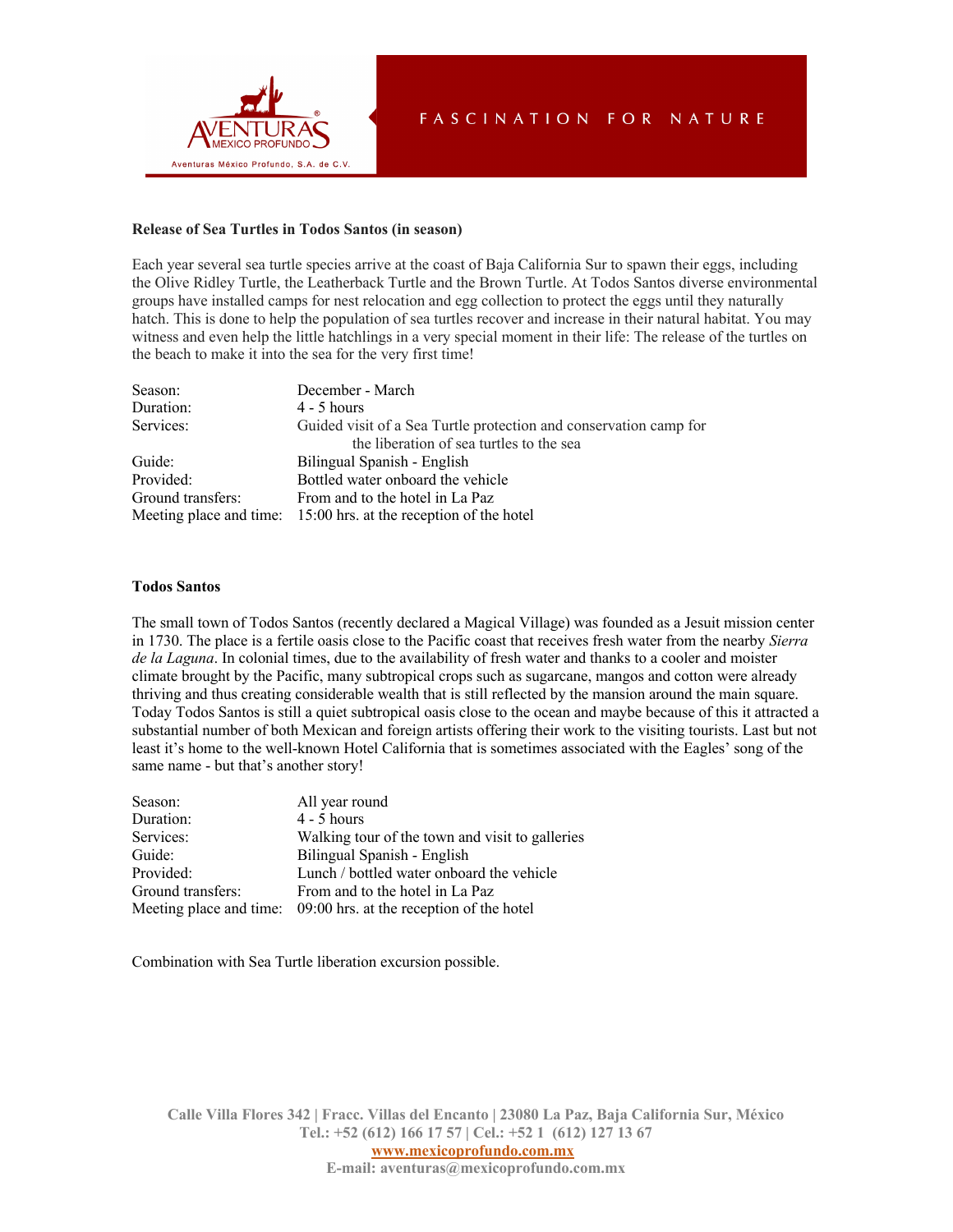

### **Historic Mining Villages**

The villages of San Antonio and El Triunfo (declared recently a Magical Village) are located in the outskirts of the *Sierra de la Laguna* and have been important gold and silver mining centers since the 18th century. One-time capital of the entire province meant that an important amount of wealth was produced allowing the upper class to cultivate a somewhat fancy lifestyle. The several concert pianos and other musical instruments brought to the area at that time are now gathered and preserved at the Museum of Music under the direction of a well-known local artist.

Restored historical mansions and of course the remains of the old mining compound featuring an intact 46 m (151 ft.) high brick chimney designed by Gustav Eiffel are other attractions that invite you to stroll around this picturesque village with a fascinating history.

| Season:           | All year round                                                   |
|-------------------|------------------------------------------------------------------|
| Duration:         | $4 - 5$ hours                                                    |
| Services:         | Visit to El Triunfo, San Antonio and the Museum of Music         |
| Guide:            | Bilingual Spanish - English                                      |
| Provided:         | <b>Beverages</b>                                                 |
| Ground transfers: | From and to the hotel                                            |
|                   | Meeting place and time: 09:00 hrs. at the reception of the hotel |

Combination El Triunfo with Todos Santos possible.

### **Craft Beer Safari**

Mexico's craft beer movement initiated in the peninsula of Baja California and La Paz is no exception. You will feel the pulse of the local craft beer scene during several bar, tasting room and micro-brewery visits, as well as in a nice downtown location popular in the evenings with local craft beer enthusiasts.

| Season:           | All year round                                                                    |
|-------------------|-----------------------------------------------------------------------------------|
| Duration:         | $4 - 5$ hours                                                                     |
| Services:         | Guided tour by vehicle to 4 different craft beer hotspots                         |
| Guide:            | Bilingual Spanish - English                                                       |
| Provided:         | Light lunch $\&$ 4 glasses of craft beer per adult (1 glass at each location)     |
| Ground transfers: | From and to the hotel or meting point                                             |
|                   | Meeting place and time: 15:00 hrs. at the reception of the hotel or meeting point |

**Calle Villa Flores 342 | Fracc. Villas del Encanto | 23080 La Paz, Baja California Sur, México Tel.: +52 (612) 166 17 57 | Cel.: +52 1 (612) 127 13 67**

**www.mexicoprofundo.com.mx**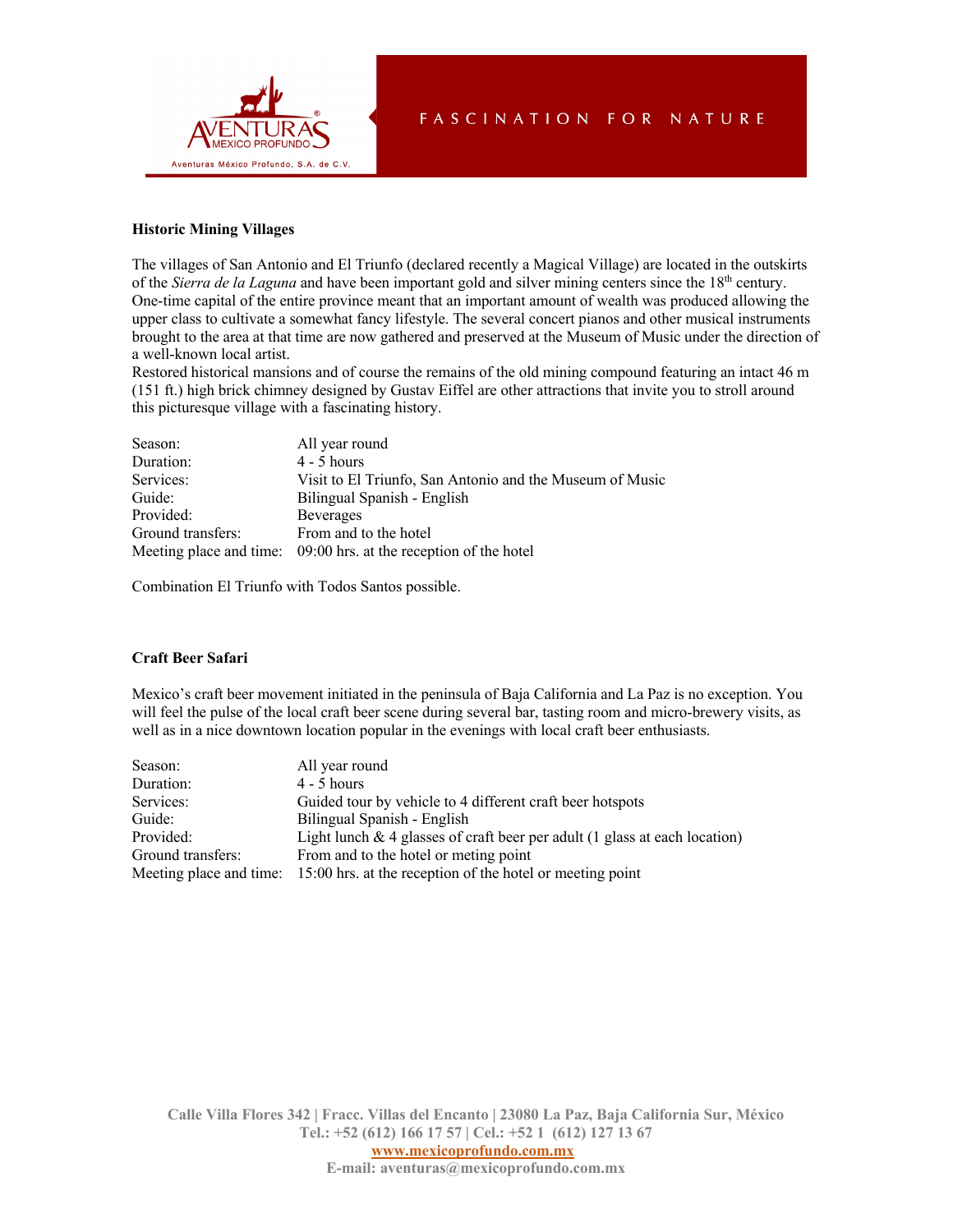

### **Nature of Beer**

In a beautiful natural setting we'll provide a unique experience: The pairing of nature and the beers of Memorandum Brauhaus – Baja's brand for nature lovers! This full day experience is an educational workshop both about Baja's ecosystems and craft beer at beginners' level.

| Season:           | All year round                                                                    |
|-------------------|-----------------------------------------------------------------------------------|
| Duration:         | $7 - 8$ hours                                                                     |
| Services:         | Guided tour by vehicle                                                            |
| Guide:            | Bilingual Spanish - English                                                       |
| Provided:         | Full lunch and dinner $& 8$ bottles of craft beer per adult                       |
| Ground transfers: | From and to the hotel or meting point                                             |
|                   | Meeting place and time: 15:00 hrs. at the reception of the hotel or meeting point |

## Los Cabos

#### **Humpback Whale Observation (in Season)**

Each winter the tip of the peninsula is frequented by groups of Humpback Whales and many of them are females with their newborn offspring. They present spectacular behavior such as pounding the ocean's surface with their powerful flukes and their breathtaking jumps and twists out of the water that are quite often imitated by the calf. It is an unforgettable experience that you can't miss!

| Season:           | December - April                                                                                                                                                        |
|-------------------|-------------------------------------------------------------------------------------------------------------------------------------------------------------------------|
| Duration:         | 2 hours                                                                                                                                                                 |
| Services:         | Boat cruise to observe Humpback Whales, also the attractions of Land's End such<br>as Lover's Beach, the arch, the sea lion colony, Baja's final rock etc. are included |
| Guide:            | Spanish - English                                                                                                                                                       |
| Provided:         | Bottle of water                                                                                                                                                         |
| Ground transfers: | Hotel in Los Cabos – Dock – Hotel in Los Cabos                                                                                                                          |

**Calle Villa Flores 342 | Fracc. Villas del Encanto | 23080 La Paz, Baja California Sur, México Tel.: +52 (612) 166 17 57 | Cel.: +52 1 (612) 127 13 67**

**www.mexicoprofundo.com.mx**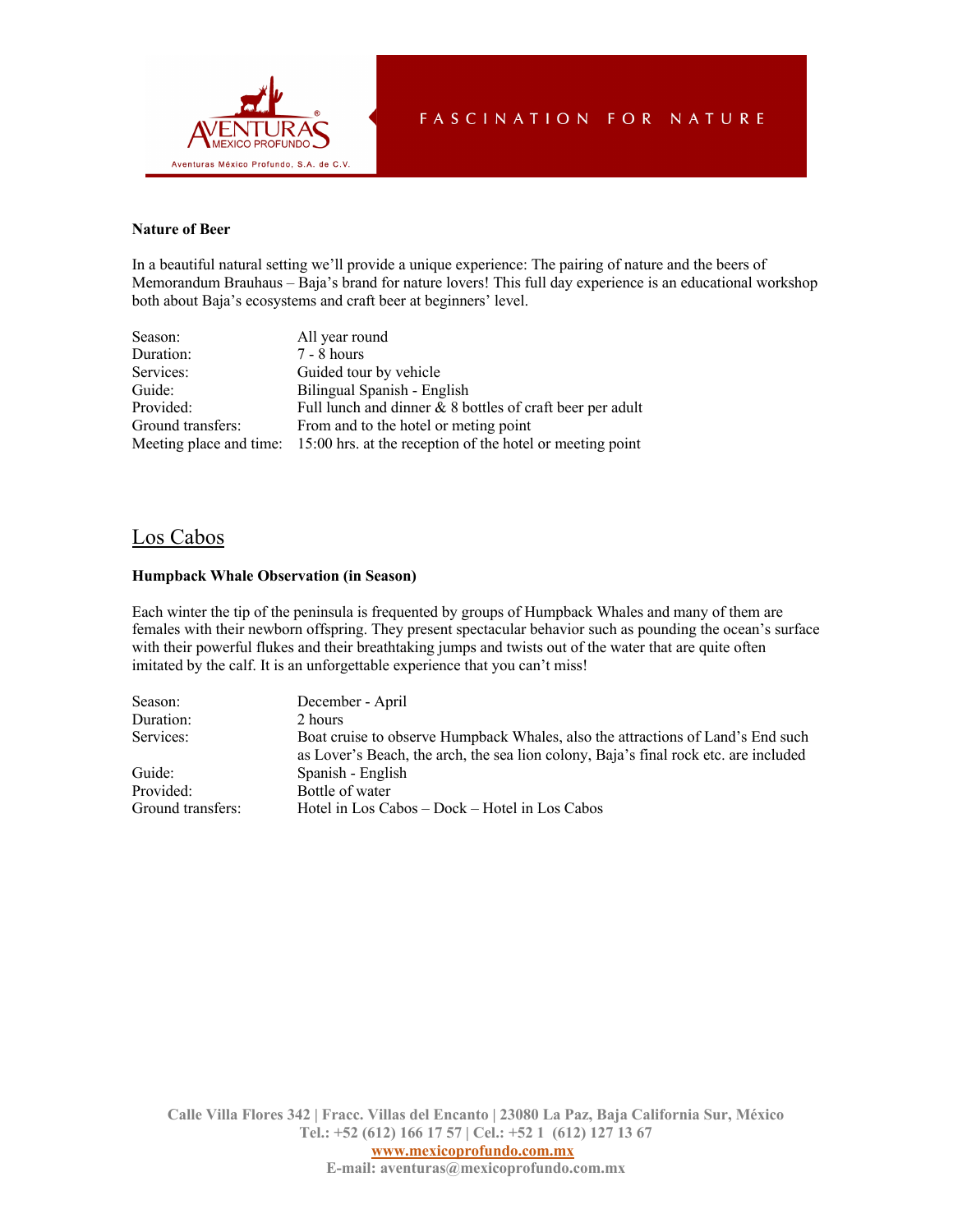

#### **Kayak & Snorkel at Sta. María and Chileno Bay.**

Santa Maria and Chileno Bays are the best in Cabo for swimming and snorkeling. Santa Maria is surrounded by craggy cliffs that make an ideal setting for our first snorkel site. Chileno Bay (a short kayak ride to the east) has tidal pools to explore and the finger reef provides calm and shallow waters, great for snorkeling. You will find this bay teeming with tropical fish, eels, starfish, urchins and if you are lucky, even sea turtles.

| Season:           | All year round                                                            |
|-------------------|---------------------------------------------------------------------------|
| Duration:         | 3 hours approx.                                                           |
| Services:         | Kayaking and snorkeling tour at Santa Maria and El Chileno bays           |
| Equipment:        | Includes snorkeling gear (fins and mask), Kayak equipment and life jacket |
| Guide:            | Bilingual Spanish - English                                               |
| Provided:         | Beverage & snack                                                          |
| Ground transfers: | Hotel – beaches - hotel                                                   |
| Tour start:       | $9:00$ hrs.                                                               |

### **Kayak & Snorkel at the Arch**

It's here where the Pacific Ocean joins the celestial emerald waters of the Sea of Cortez and where this famous Baja landmark rises out of the sea. Apart from its overwhelming beauty and amazing rock formations the arch is a habitat for marine birds and multicolored fish. Observe the sea lions' colony, take a scenic walk at ¨Lovers' Beach¨ and enjoy the great snorkeling this area has to offer.

| Season:           | All year round                                                            |
|-------------------|---------------------------------------------------------------------------|
| Duration:         | 3 hours approx.                                                           |
| Services:         | Kayaking tour and snorkeling at the Land's End.                           |
| Equipment:        | Includes snorkeling gear (fins and mask), kayak equipment and life jacket |
| Guide:            | Bilingual Spanish - English                                               |
| Provided:         | Beverage & snack                                                          |
| Ground transfers: | Hotel - Marina Cabo San Lucas - hotel                                     |
| Tour start:       | $9:00$ hrs.                                                               |

**Calle Villa Flores 342 | Fracc. Villas del Encanto | 23080 La Paz, Baja California Sur, México Tel.: +52 (612) 166 17 57 | Cel.: +52 1 (612) 127 13 67 www.mexicoprofundo.com.mx**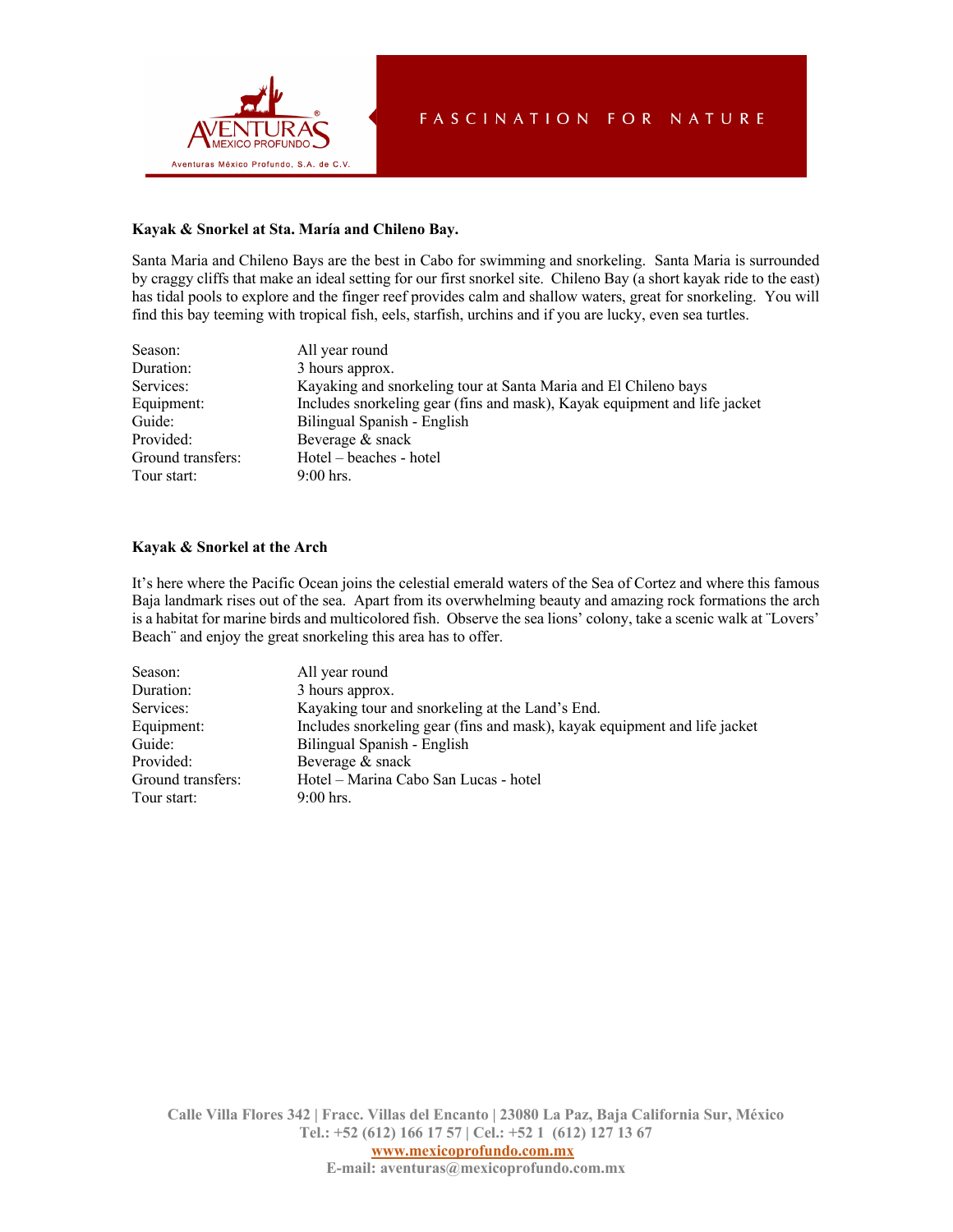

## **Hiking at Fox Canyon**

Can you imagine walking next to a river, alongside the mountains, admiring the wonderful vegetation, and then finding water slides and waterfalls in Cabo? Just an hour's drive from San José del Cabo such a place exists. Let us take you to admire this beautiful oasis in the middle of the desert and explore with us its magnificent rock formations and fresh water pools. You will start with a downhill hike and may then swim in the natural pool nestled at the base of the waterfall. Our guide will then take you on a scenic and informative walk. Enjoy lunch in a local restaurant, then just sit back and enjoy the varied views on your relaxing return trip.

| Season:           | All year round                                                                       |
|-------------------|--------------------------------------------------------------------------------------|
| Duration:         | 7 hours approx.                                                                      |
| Services:         | Guided hike at the surroundings of the waterfall for observation of flora and fauna. |
| Includes:         | Park entrance fees                                                                   |
| Guide:            | Bilingual Spanish - English                                                          |
| Provided:         | Lunch and beverages                                                                  |
| Ground transfers: | Hotel – Park - hotel                                                                 |
| Tour start:       | $9:00$ hrs.                                                                          |

#### **Stand Up Paddling at the Arch**

Let our experienced guides teach you the knowhow of stand-up paddling, the newest water activity taking Baja California Sur by storm.

Our lessons take place on one of the most scenic bays of Los Cabos and host the perfect view of the arch. During the course of our lesson you will take a break and enjoy some snorkeling at Pelican Rock, well known for its abundance of marine life. Should you choose not to snorkel there is a beautiful secluded beach that is perfect for sunbathing and relaxing.

| Season:                          | All year round                                                                             |
|----------------------------------|--------------------------------------------------------------------------------------------|
| Duration:                        | 3 hours approx.                                                                            |
| Services:                        | SUP tour at Cabo San Lucas Bay                                                             |
| Equipment:                       | Includes snorkeling gear (fins and mask), Stand up Paddle board and oar and life<br>jacket |
| Guide:                           | Bilingual Spanish - English                                                                |
| Provided:                        | Beverage & snack                                                                           |
| Ground transfers:<br>Tour start: | Hotel – Marina Cabo San Lucas - hotel<br>$9:00$ hrs.                                       |
|                                  |                                                                                            |

**Calle Villa Flores 342 | Fracc. Villas del Encanto | 23080 La Paz, Baja California Sur, México Tel.: +52 (612) 166 17 57 | Cel.: +52 1 (612) 127 13 67**

**www.mexicoprofundo.com.mx**